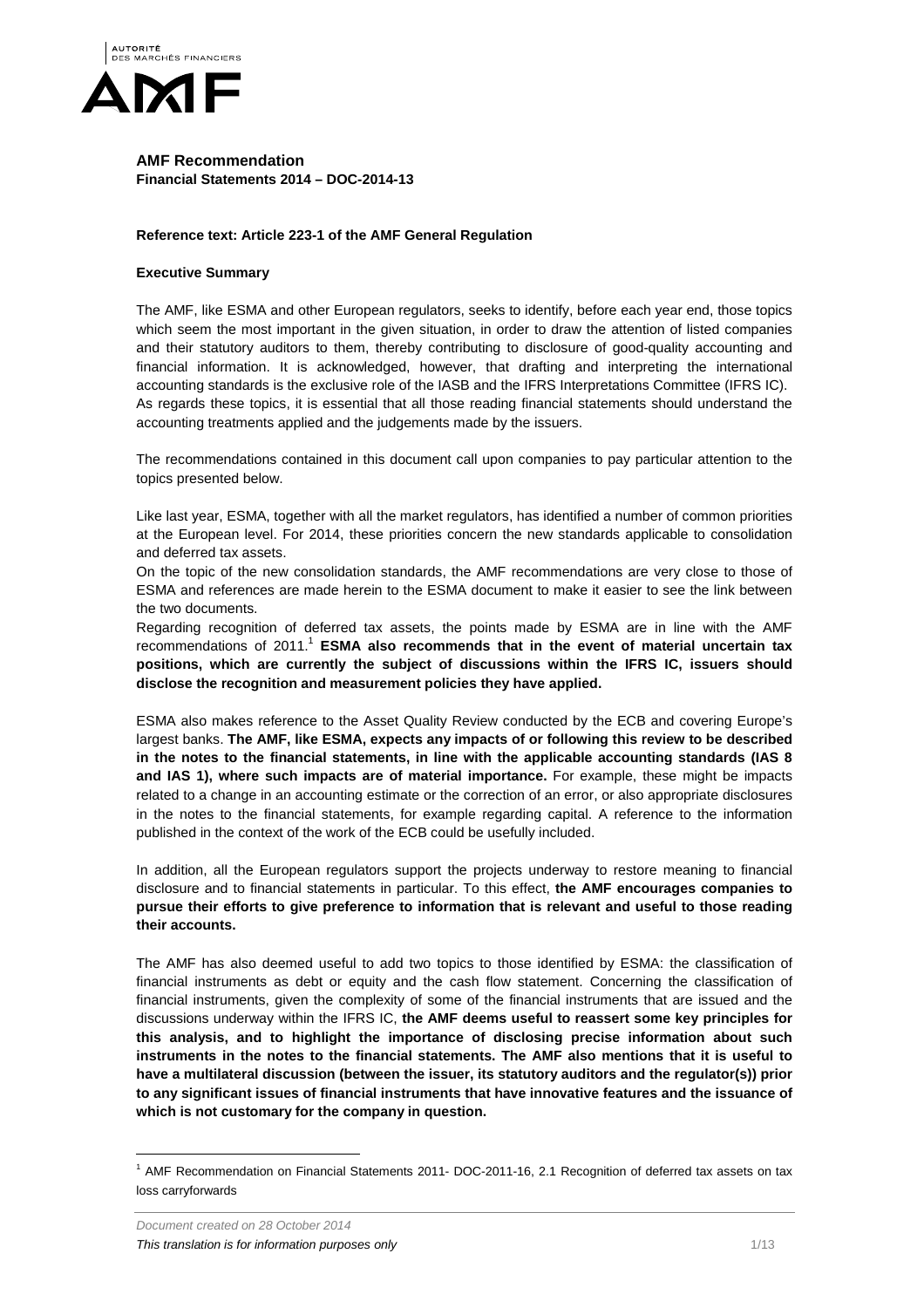

**Concerning the cash flow statement, in the course of its reviews, the AMF has identified difficulties in the application of certain aspects of the standard.** 

IFRS 15 – Revenue from contracts with customers was published in May with an effective date of  $1<sup>st</sup>$ January 2017. Although it has not yet been adopted by the European Commission, companies are encouraged to begin working to identify any issues in implementing this standard. **It is indeed possible that modifications to information systems may be necessary and, accounting issues aside, it will be useful to prepare the market for the expected impacts of this standard once they are known with a sufficient degree of reliability.** The IASB has also set up a temporary working group jointly with the FASB to analyse the difficulties encountered in implementing this standard**. It should be emphasised that any interested parties may inform this group of the difficulties they have identified in implementing the standard and that the ANC has set up a working group to collect French contributions.** 

**When implementing new standards that may have a material impact and require new disclosures in the notes to the financial statements, as is the case this year with the standards on consolidation, the senior management or governance bodies shall ensure that the items presented are easy to understand and clearly reflect the effects of these standards on the financial statements.** 

Some of the recommendations contained in this document require issuers to provide descriptions or explanations in the notes to the financial statements. Regarding particular aspects of the standards, the topics addressed may not apply to all issuers. The level of detail of the information that is disclosed will also need to be adapted according to the relative importance of the topic in order to highlight the most relevant information.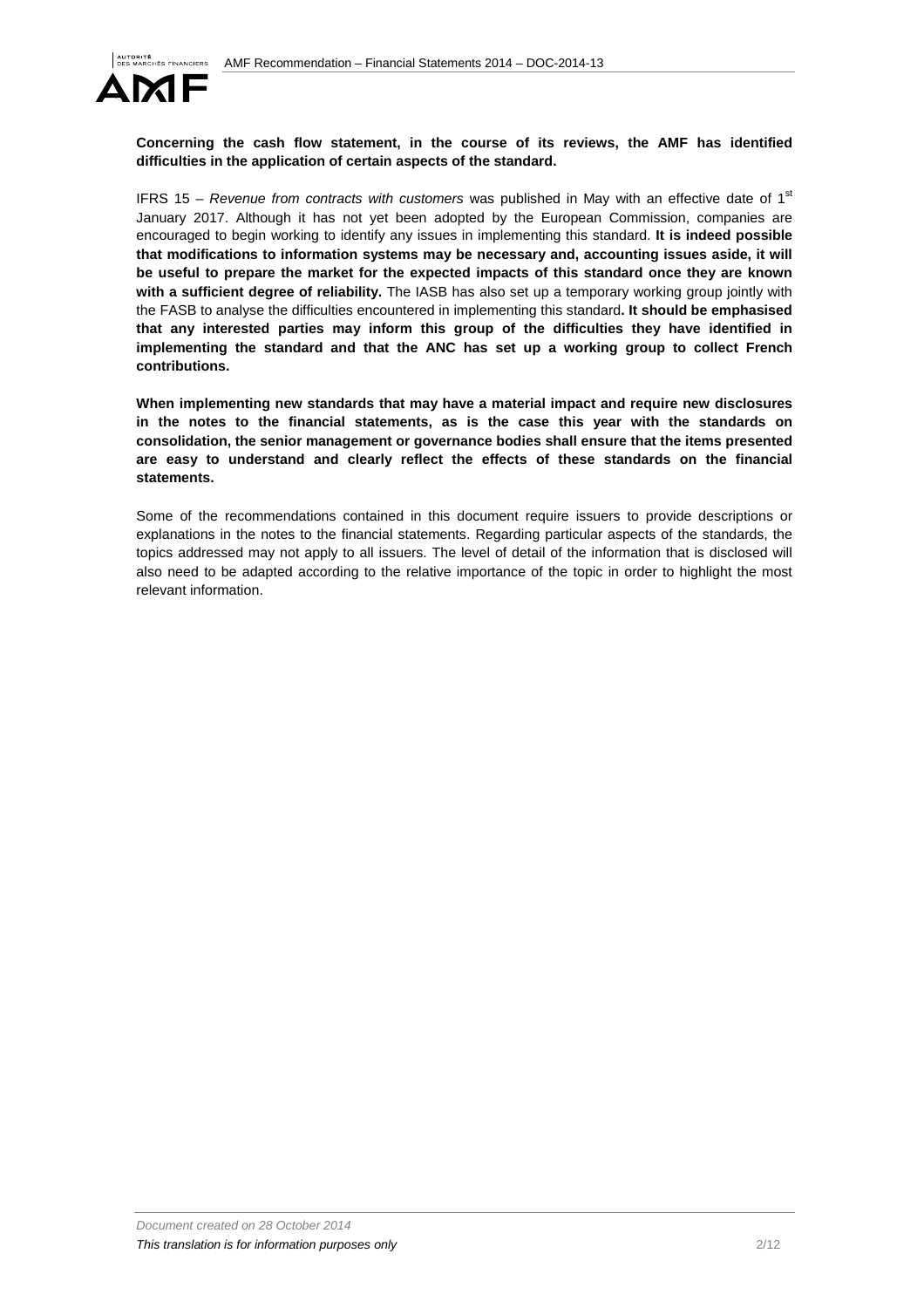

# **CONTENTS**

| $\mathbf 1$ .                                                                             |       |  | Organisation and relevance of disclosures in notes to financial statements  4 |  |
|-------------------------------------------------------------------------------------------|-------|--|-------------------------------------------------------------------------------|--|
| 2.                                                                                        |       |  |                                                                               |  |
|                                                                                           | 2.1   |  |                                                                               |  |
|                                                                                           | 2.1.1 |  |                                                                               |  |
|                                                                                           | 2.1.2 |  |                                                                               |  |
|                                                                                           | 2.1.3 |  |                                                                               |  |
|                                                                                           | 2.1.4 |  |                                                                               |  |
|                                                                                           | 2.1.5 |  |                                                                               |  |
|                                                                                           | 2.2   |  |                                                                               |  |
|                                                                                           | 2.2.1 |  |                                                                               |  |
|                                                                                           | 2.2.2 |  |                                                                               |  |
| Impacts relating to first-time adoption of the IFRS 10 and IFRS 11 standards or to<br>2.3 |       |  |                                                                               |  |
| 3.                                                                                        |       |  |                                                                               |  |
|                                                                                           | 3.1   |  |                                                                               |  |
|                                                                                           | 3.2   |  |                                                                               |  |
| 4.                                                                                        |       |  |                                                                               |  |
|                                                                                           | 4.1   |  |                                                                               |  |
|                                                                                           | 4.2   |  |                                                                               |  |
|                                                                                           | 4.3   |  |                                                                               |  |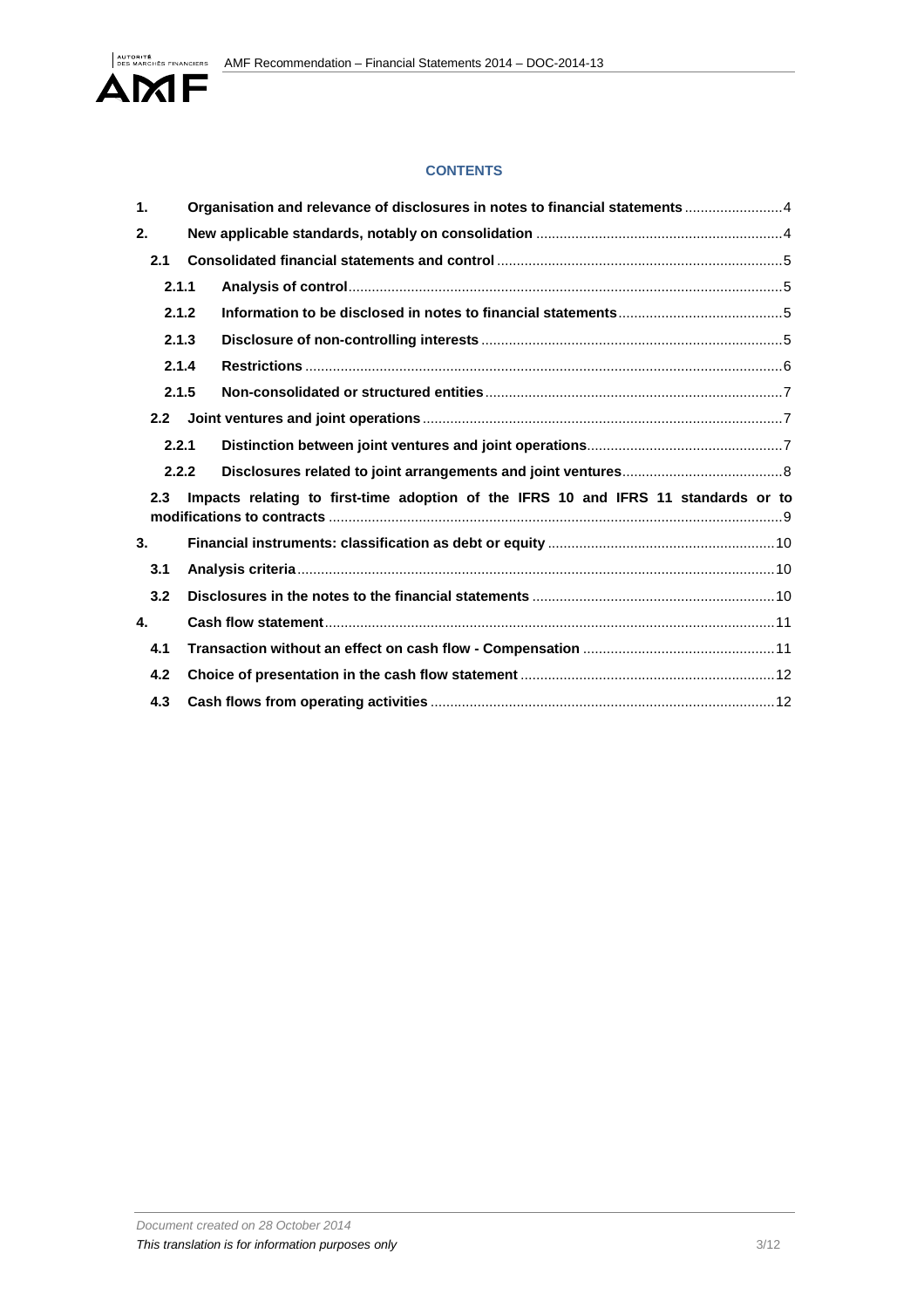

# **1. Organisation and relevance of disclosures in notes to financial statements**

The question of notes to financial statements is the focus of considerable work, such as the IASB Disclosure Initiative or round table discussions of January 2013, exchanges between European authorities and individual initiatives, notably by several companies. The aim is to deliver responses that are satisfactory in the eyes of those who prepare and those who read financial statements, notably in the face of increasingly complex operations and the growing volumes of information.

All the different stakeholders (standards setters, listed entities, investors, auditors and regulators) have a role to play in the face of this issue and its many facets:

- Investors want an assurance that all the important information is delivered and appreciate a presentation that helps them to find the information they are looking for quickly. As mentioned in the 2012 recommendations,<sup>2</sup> this corresponds to the IFRS principle of materiality requiring that more weight be given to the information that is of material importance and relevance to the reader.
- Those reading accounts often remark that the notes to them are too general and not sufficiently adapted to the specific features of the company, or that the wording could sometimes be more concise, and also more detailed at other times on a given topic. As emphasised by the AMF in 2013, information relating to the accounts can usefully be adapted to describe the most relevant points for an understanding of the financial position and performance. $3$

Consequently, it is of particular importance that all market stakeholders should be mobilised to contribute to making the notes to financial statements more relevant and useful to the reader.

It would appear useful to conduct a watch of any solutions for highlighting the important points that are adopted by certain listed groups<sup>4</sup> with the aim of contributing to exchanges with the international standards body in its work. It is not impossible that this work might also be used in future initiatives by market regulators.

#### **Recommendation:**

**The principle of relevance, and in particular the resulting notion of materiality, is a key point to be kept in mind when preparing notes to financial statements. Although it is aware of how difficult it can be, the AMF encourages companies to give more weight to the most significant information in order to provide information that is relevant and adapted to the market context and operations of the period being presented, thereby enabling those who make use of the accounts to find the key points easily and understand the financial position and performance of the company.** 

## **2. New applicable standards, notably on consolidation**

[Certain aspects of these standards have and continue to be the subject of discussions in the IFRS IC. It is also a priority for ESMA in 2014].

IFRS 10 – Consolidated Financial Statements, IFRS 11 – Joint Arrangements and IFRS 12 – Disclosure of Interests in Other Entities have been applicable in the European Union since  $1<sup>st</sup>$  January 2014, with early application being possible from the 2013 financial year.

 $\overline{a}$ 

<sup>&</sup>lt;sup>2</sup> AMF Recommendation on Financial Statements 2012 - DOC-2012-16

<sup>&</sup>lt;sup>3</sup> See also ANC Recommendation 2012-01

<sup>4</sup> In their notes to their 2013 financial statements, Valéo, ITV Pandora and Volvo indicate that they have conducted work on the presentation of the notes to their financial statements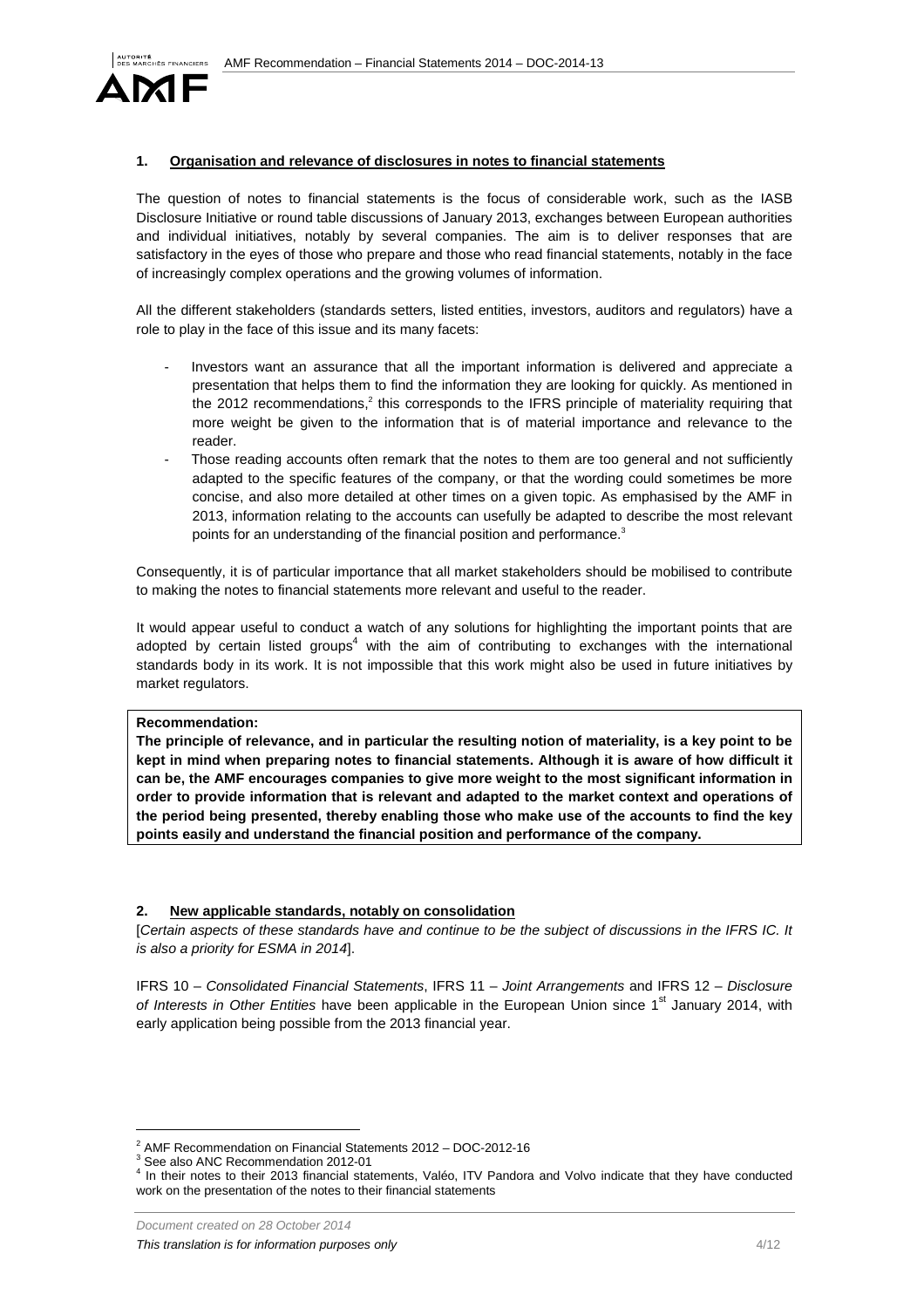

## **2.1 Consolidated financial statements and control**

## **2.1.1 Analysis of control**

According to IFRS 10, an investor controls another entity when it has power over that entity, is exposed to the variable returns of the entity and has the ability to affect those returns through the power it has over the entity.

In its 2013 recommendations,<sup>5</sup> the AMF stressed the importance of conducting a detailed analysis that takes all the relevant facts into consideration and is not based on a single paragraph of the standard taken out of context, or on any similarity to an example in the standards application guidance. This recommendation remains topical for the 2014 accounts and should be applied, among others, for securitisation funds and structures. See ESMA page 3 "Application of the control principle"

The concept of de facto control, which was only recognised implicitly in IAS 27, is henceforth clearly defined by IFRS 10 which sets out analysis criteria for this purpose. Those companies having previously concluded that they held or did not hold de facto control are therefore obliged to update their analysis in the light of the indicators set out in IFRS 10 (breakdown of voting rights, analysis of other facts and circumstances). Where this analysis concerns material entities, the notes to the financial statements should specify which criteria were decisive.

# **It is worth noting that the case of control of another entity with a holding of less than half of voting rights is one of the cases mentioned specifically by IFRS 12.9(b) as requiring disclosure of the main judgements and assumptions on which the company based itself.**

See ESMA page 6 "Significant changes resulting from the first-time adoption of IFRS 10 and IFRS 11" paragraph 2

## **2.1.2 Information to be disclosed in notes to financial statements**

[The services of the AMF have analysed disclosures in the notes to financial statements at 31 December 2013 from 15 French companies that applied the texts from  $1<sup>st</sup>$  January 2013 and a comparable sample of 30 mainly European companies.]

#### **Recommendation:**

**Within the framework of first-time adoption of IFRS 12, and given the highly detailed nature of the provisions of that standard, the AMF encourages companies to prioritise the relevance of information and to ensure that the information delivered in the notes to financial statements meets the objectives of IFRS 12, which is to say that it should provide a good understanding of the interests held in other entities and the risks associated with them, as well as the effects of those interests on its financial position, financial performance and cash flows.**

#### **2.1.3 Disclosure of non-controlling interests**

For all subsidiaries having material non-controlling interests, the standard requires general information to be disclosed about the subsidiary (name, percentage of control and ownership interests held, etc.) and also the profit or loss and shareholder's equity allocated to the non-controlling interests, the dividends paid to them and summarised financial information about these subsidiaries (IFRS 12.12 and B10). As specified in the basis for conclusions of the standard, the objective is to enable users to understand notably the effects of the presence of these non-controlling interests on the ability of the entity to receive future cash flows or the assets of the subsidiary.

As a whole, general information is provided by almost all the companies in our sample, but summarised financial information is only provided by half of those with material non-controlling interests. Almost one quarter of the sample presents the profit or loss and shareholders' equity of the group allocated to noncontrolling interests only for the main contributors, and no summarised financial information. Conversely,

 $\overline{a}$ 

<sup>5</sup> AMF Recommendation on Financial Statements 2013 – DOC-2013-19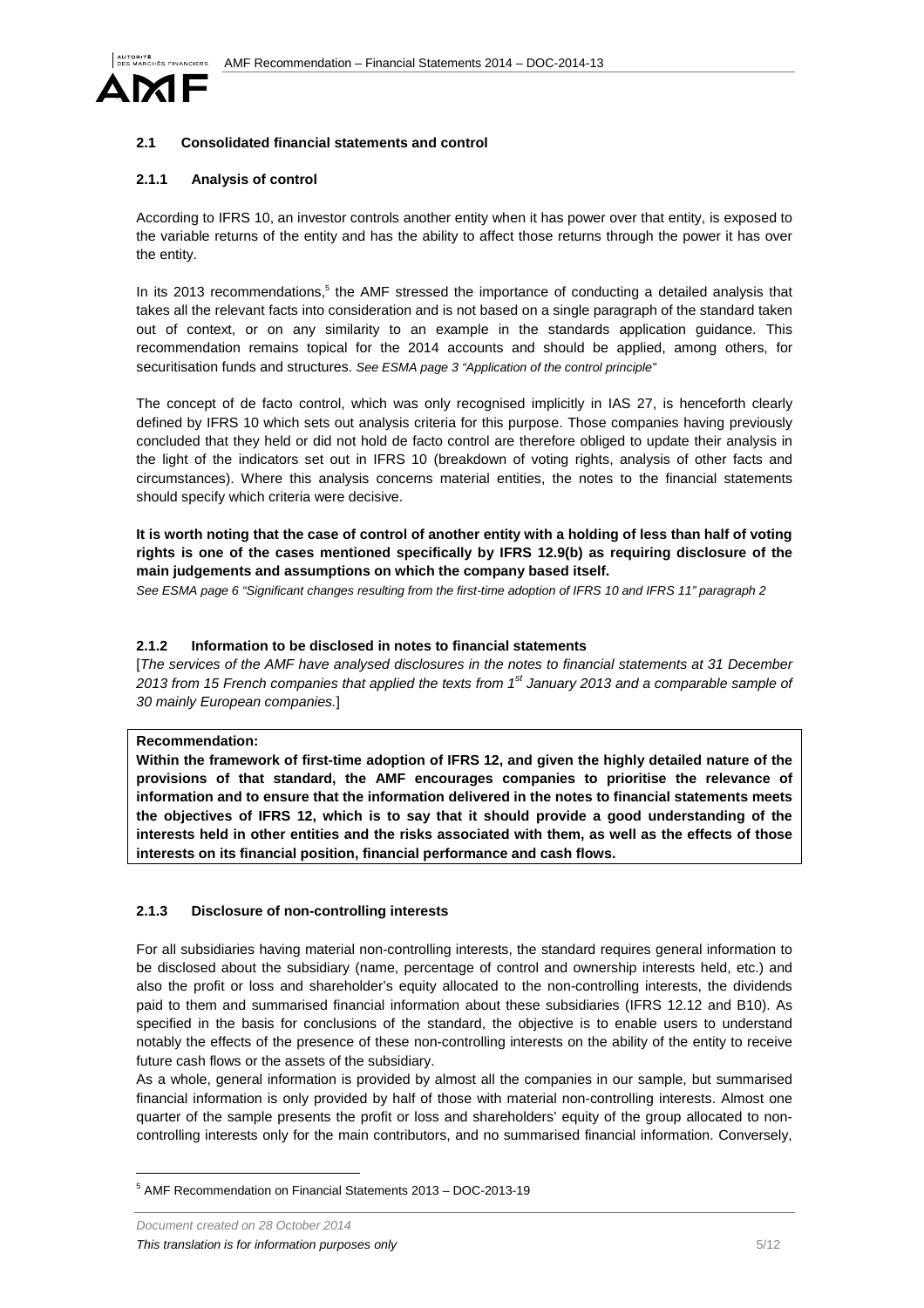

the quarter of the sample that does deliver more information presents the main aggregates of the income statement, balance sheet and cash flow statement (IFRS 12.B10). On the basis of the analysis of a restricted sample of companies and within the framework of first-time adoption, it would appear that the information provided could be improved in certain cases.

## **Recommendation:**

**In accordance with IFRS 12, the AMF reminds companies having subsidiaries with material noncontrolling interests that they must disclose the dividends paid to them and also the relevant balance sheet, income statement and cash flow statement aggregates in order to understand the interests of these non-controlling interests in the activities and cash flows of the group.** 

**For the AMF, the breakdown of the profit or loss and shareholders' equity of non-controlling interests between the main contributing subsidiaries is not enough in itself to meet this objective. It is also useful for users, where appropriate, to allocate these minority interests to the operating segments.** 

See ESMA page 4 "Disclosure of non-controlling interests (NCIs)" paragraphs 1 and 2

In its discussions of September 2014, the IFRS IC confirmed that identification of the material nature of non-controlling interests requires a judgement to be made on the basis of a quantitative and qualitative analysis, depending on the situation. Depending on the case, this analysis may be carried out on the level of the entities or the level of the subgroups.

In its 2013 recommendations,<sup>5</sup> the AMF recommended that the granularity of the information to be disclosed should be determined according to the specific situations, taking into consideration, for example, the existence of significant cash balances or the weight that these interests represent in the aggregates used by the group. This recommendation remains topical for the 2014 year end.

## **Recommendation:**

**The AMF recommends that companies should indicate how materiality was assessed in the notes to the financial statements.** 

ESMA page 4 "Disclosure of non-controlling interests (NCIs)" paragraph 2 encourages companies to disclose, where appropriate, that although the group has a significant amount of non-controlling interests globally, none of those noncontrolling interests is individually significant.

**The AMF also reminds companies that the summarised financial information that is presented must be before elimination of intercompany accounts and operations (IFRS 12.B11).** At its meeting of September 2014, the IFRS IC provisionally concluded that when the information required by the standard was presented for a subgroup, balances and transactions within that subgroup should be eliminated.

See ESMA page 4 "Disclosure of non-controlling interests (NCIs)" paragraph 2.

# **2.1.4 Restrictions**

 $\overline{a}$ 

IFRS 12.13 requires the disclosure of any restrictions limiting the ability of the group to access assets or settle liabilities of the subsidiary. As an example, this paragraph mentions cash and payment of dividends.

Also, in accordance with IAS 7.48, entities should disclose the amount of significant cash and cash equivalent balances that it holds and that are not available for use by the group. This information should be accompanied by a commentary by management. In its 2010 recommendations,<sup>6</sup> the AMF noted that this information was rarely disclosed and issued a reminder of the requirements of the standard.

<sup>6</sup> AMF Recommendation on Financial Statements 2010 – DOC-2010-12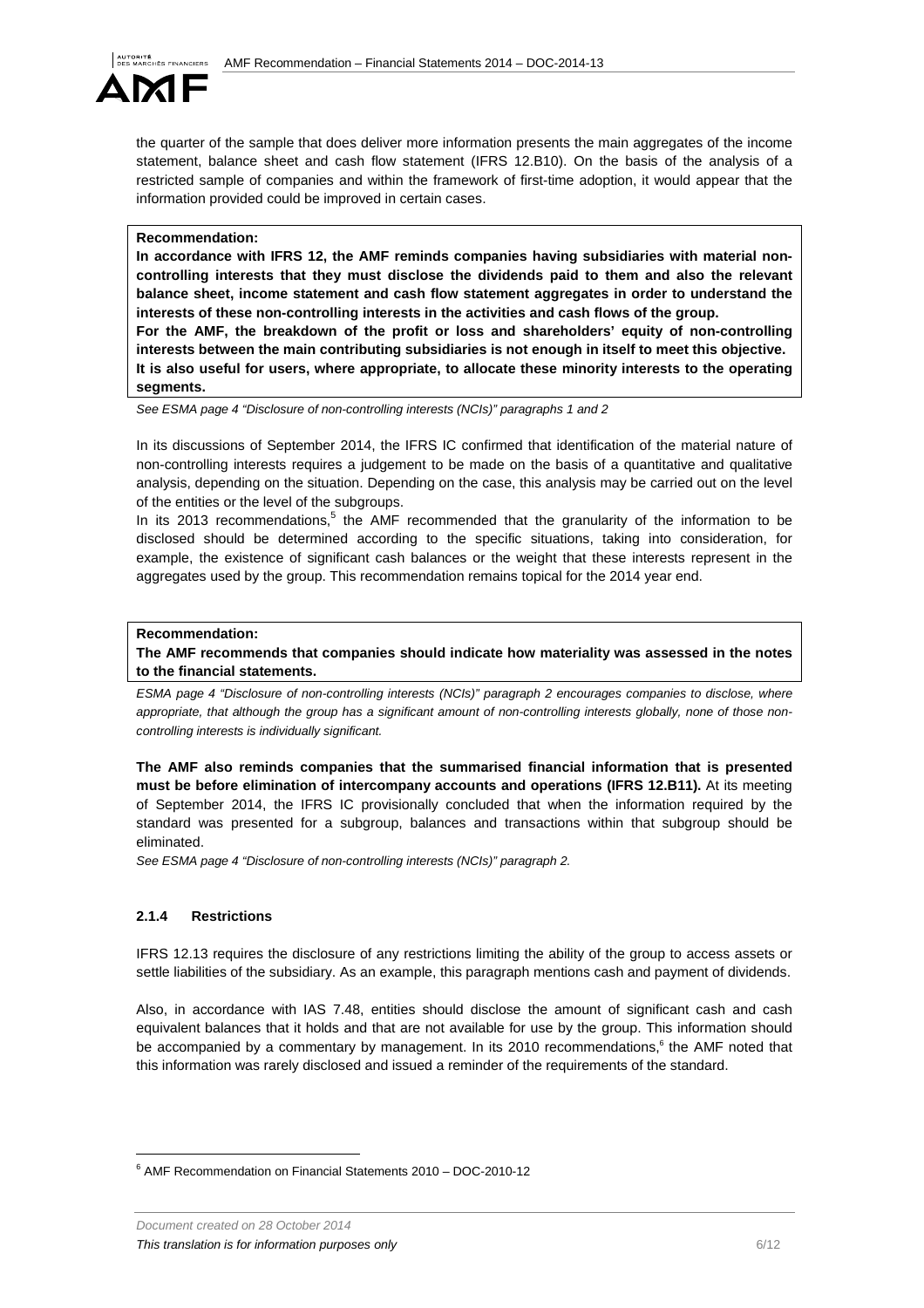

In the sample of companies that applied the standard in 2013, this information was almost never disclosed, even when the groups held subsidiaries in countries where there are exchange controls or other requirements suggesting that such restrictions do exist (Argentina and Venezuela, for instance).

**Companies facing significant restrictions on their access to assets or the settlement of liabilities in their subsidiaries must disclose them in the notes to the financial statements (IFRS 12.13).**  See ESMA page 4 "Disclosure of non-controlling interests (NCIs)" paragraph 3

## **2.1.5 Non-consolidated or structured entities**

IFRS 12 notes the importance of disclosing, in the notes to the financial statements, the nature of the risks associated with their interests held in consolidated structured entities, in unconsolidated subsidiaries and in unconsolidated structured entities.

#### **Recommendation:**

**Where these risks can have a material impact on the accounts, companies shall assess the relevant level of information and aggregation to meet the expectations of users.** 

See ESMA page 4 "Nature of risks associated with an entity's interests in structured entities"

#### **2.2 Joint ventures and joint operations**

#### **2.2.1 Distinction between joint ventures and joint operations**

[The notion of joint operations was the subject of much debate at the beginning of 2014 at the IFRS IC.]

According to IFRS 11.14 and 15, the distinction is made between a joint venture and a joint operation on the basis of the rights and obligations of the parties. For an arrangement to correspond to the definition of a joint operation, the partners must have both rights to the assets and obligations for the liabilities of the joint arrangement (IFRS 11.15). Entities that do not fulfil this definition are joint ventures and shall henceforth use the equity method for their accounting.

IFRS 11.27 states that the rights and obligations are assessed on the basis of the legal form, contractual arrangements and, where relevant, other facts and circumstances generating such rights or obligations.

Since early 2014, the standards interpretations committee (IFRS IC) has examined whether a certain number of structures could be qualified as joint operations or joint ventures in the light of this standard.

The first question addressed by the IFRS IC consisted in determining in which cases the analysis of these "other facts and circumstances" could conclude that there are rights and obligations that are direct in substance. After consulting the Board, the IFRS IC concluded that the other facts and circumstances should create direct rights to the assets and direct obligations for the liabilities that are enforceable. For example, past practices, the intention of the parties or needs linked to activity are not sufficient to create rights to assets or obligations for liabilities.

At its July meeting, the IFRS IC examined the case of a project entity, the features of which showed that the partners had direct obligations for the liabilities, but not necessarily direct rights to the assets. It was concluded that the entity could not be classified as a joint operation. The IFRS IC also considered that in the case of a joint arrangement structured through a separate vehicle, the project entity creates a screen that prevents from being classified as a joint operation, subject to exceptions. The IFRS IC should finalise the wording of the summary of its decisions at the beginning of next year.

**Consequently, for a joint operation to be classified as a joint operation, the partners must have not only direct obligations for the liabilities, but also direct rights to the assets, and those rights and obligations must be enforceable.** 

See ESMA pages 4-5 "Classification of joint arrangements" paragraph 1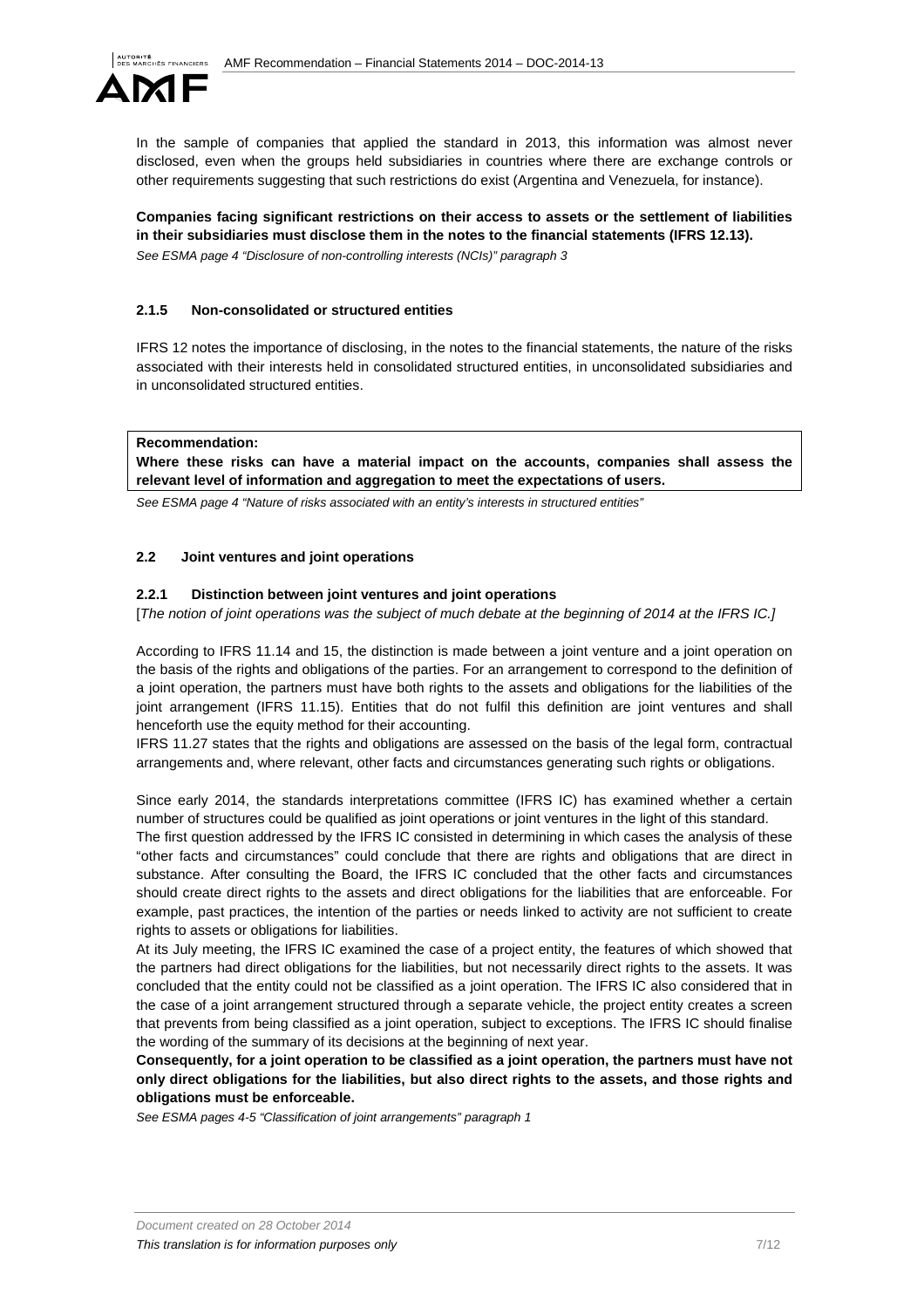# HÊS FINANCIERS

## **Recommendation:**

**The AMF recommends to all companies with project entities that they update their analyses and take account of the conclusions of the IFRS IC when closing their 2014 financial statements. It would also seem useful that those companies for which the issue is of material importance should provide details of their analysis in the notes to the financial statements.** 

See ESMA page 5 "Classification of joint arrangements" paragraph 2 and "Disclosures related to joint arrangements" paragraph 1

## **2.2.2 Disclosures related to joint arrangements and joint ventures**

[The services of the AMF analysed disclosures in the notes to the financial statements at 31 December 2013 of 15 French companies having applied the texts on consolidation on  $1^{st}$  January 2013 and a comparable sample of 30 mainly European companies.]

On the whole, the companies in our sample having interests in material associates or joint ventures delivered the main summarised financial information concerning such entities (current and non-current assets and liabilities, income and profit or loss) as required by IFRS 12.21(b) and B12. It should also be pointed out that most of the companies presented the material joint ventures and associates separately, and aggregated joint ventures on the one hand and associates on the other by segment, business or geographical area.

Some of the companies presented aggregates that were relevant to the activity or country (cash, financial debt or investment property, for example).

**As pointed out by the IFRS IC in July in a draft decision, IFRS 12.21(b) requires the main financial information of material joint ventures and associates to be presented individually, while this information may be aggregated for non-material joint ventures and associates using criteria that are relevant to the entity, as allowed by the standard (IFRS 12.4, B2 and B3).** 

See ESMA page 3 "Aggregation of disclosures"

## **Recommendation:**

**The AMF encourages companies to consider the aggregates to be disclosed in the light of the objective, i.e. to enable users to assess the nature, scope and financial effects of their interests in joint arrangements and associates, as was done by most of the companies that applied the standard from 1st January 2013.** 

**Given that the standard does not specify the qualitative and quantitative items to be used to determine whether the joint venture or associate is material, it is useful to disclose, among other things, the qualitative information taken into consideration to determine that materiality (strategic importance of the entity, for example).** 

See ESMA page 5 "Disclosures related to joint arrangements" paragraph 2

Concerning material joint ventures, the standard (IFRS 12.B13) provides for the disclosure of certain supplementary information (cash and cash equivalents, current and non-current financial liabilities, interest income and expenses, depreciation and amortisation expense). As stated in the basis for conclusions, it is useful for users to understand the debt and cash positions of joint ventures and the necessary details of the income statement to be able to assess the value of the company's investment in the joint venture (depreciation and amortisation, for example). In our sample, this information was more rarely provided. The analysts also noted that the link should be shown with operating sectors.

Also, pursuant to IFRS 12.B18, mention should also be made of any commitments made for joint ventures but not yet recognised that may give rise to an outflow of cash.

#### **Recommendation:**

**For material joint ventures, it is important to present additional information in the statement of financial position and income statement (notably current and non-current financial liabilities, cash and cash equivalents and information from the income statement, such as interest and amortisation), on commitments given on account of the interest held in the joint venture and on the operating sector in question.**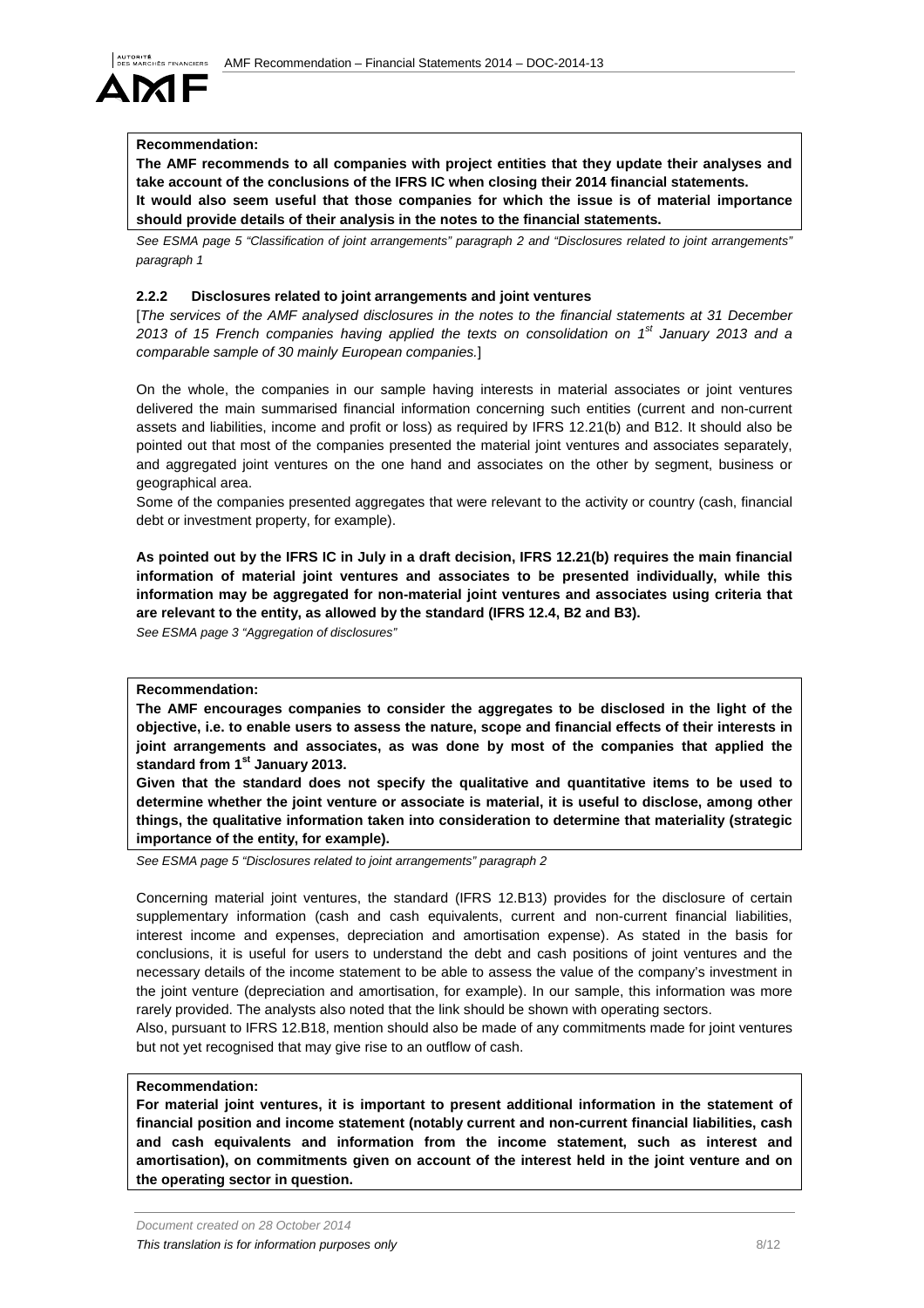

**In its notes to the financial statements, the company may usefully refer to certain information that may already have been disclosed in off balance sheet commitments or for operating segments, and/or aggregate various related information in a single note.** 

See ESMA page 6 "Disclosures related to joint arrangements" paragraph 3

## **2.3 Impacts relating to first-time adoption of the IFRS 10 and IFRS 11 standards or to modifications to contracts**

The 2013 recommendations<sup>5</sup> mentioned the importance of explaining any modifications induced by the new standards by presenting the relevant specific factors in the notes to the financial statements.

IFRS 11 requires jointly-controlled entities to be accounted according to the equity method (proportionate consolidation no longer being possible). In its 2013 and 2014 reviews of accounts, the AMF identified cases of modifications of control further, for example, to a modification of partnership agreements governing companies that were previously under joint control.

### **Recommendation:**

**In the case of a modification of the nature of the control exercised by the group, in particular where there has been no change in the capital held, the AMF recommends the greatest transparency where the impact is of material importance, by giving details in the notes to the financial statements not only of the impacts, but also of the analyses and judgements made (IFRS 12.7 and 8).** 

See ESMA page 6 "Significant changes resulting from the first-time adoption of IFRS 10 and IFRS 11" paragraph 1

For example, when the principles introduced by IFRS 10 have led to a different conclusion in the analysis of control, it shall be useful to give details of the particular factors having led to the change of analysis. If the change of analysis is explained by a modification of the agreements with partners, this will be usefully described in detail.

## **Also, in the case of impacts linked to first-time adoption of the standards, it is essential to give details and a clear explanation of these impacts (IAS 8.28).**

See ESMA page 6 "Significant changes resulting from the first-time adoption of IFRS 10 and IFRS 11" paragraph 1

This will apply in particular to companies that had hitherto opted to present any joint ventures using the proportionate consolidation method.

Further to the application of IFRS 11, for companies considering the presentation of the profit or loss of equity-accounted companies in an aggregate representing operating activities, the AMF reminds you that its 2013 recommendation<sup>5</sup> and that of the ANC on the presentation of the profit or loss of equityaccounted companies continue to apply.

The ANC recommends that for equity-accounted companies having an operational nature that is the extension of the activity of the group, the share of these companies' net profit or loss can be presented after the "Operating results" subtotal and before the "Operating results after the share of net profit of equity-accounted companies" subtotal.

The AMF 2013 recommendations<sup>5</sup> state that when companies consolidated by the equity method are considered as being the extension of the operating activities of the group, it is important that the chosen presentation does not alter the ratios used by the company and based on the aggregate in the income statement presenting the operating activity of the group (for example, operating profit or loss to revenue). Also, the titles used for these intermediate aggregates should clearly mention whether equity-accounted companies have been taken into account or not.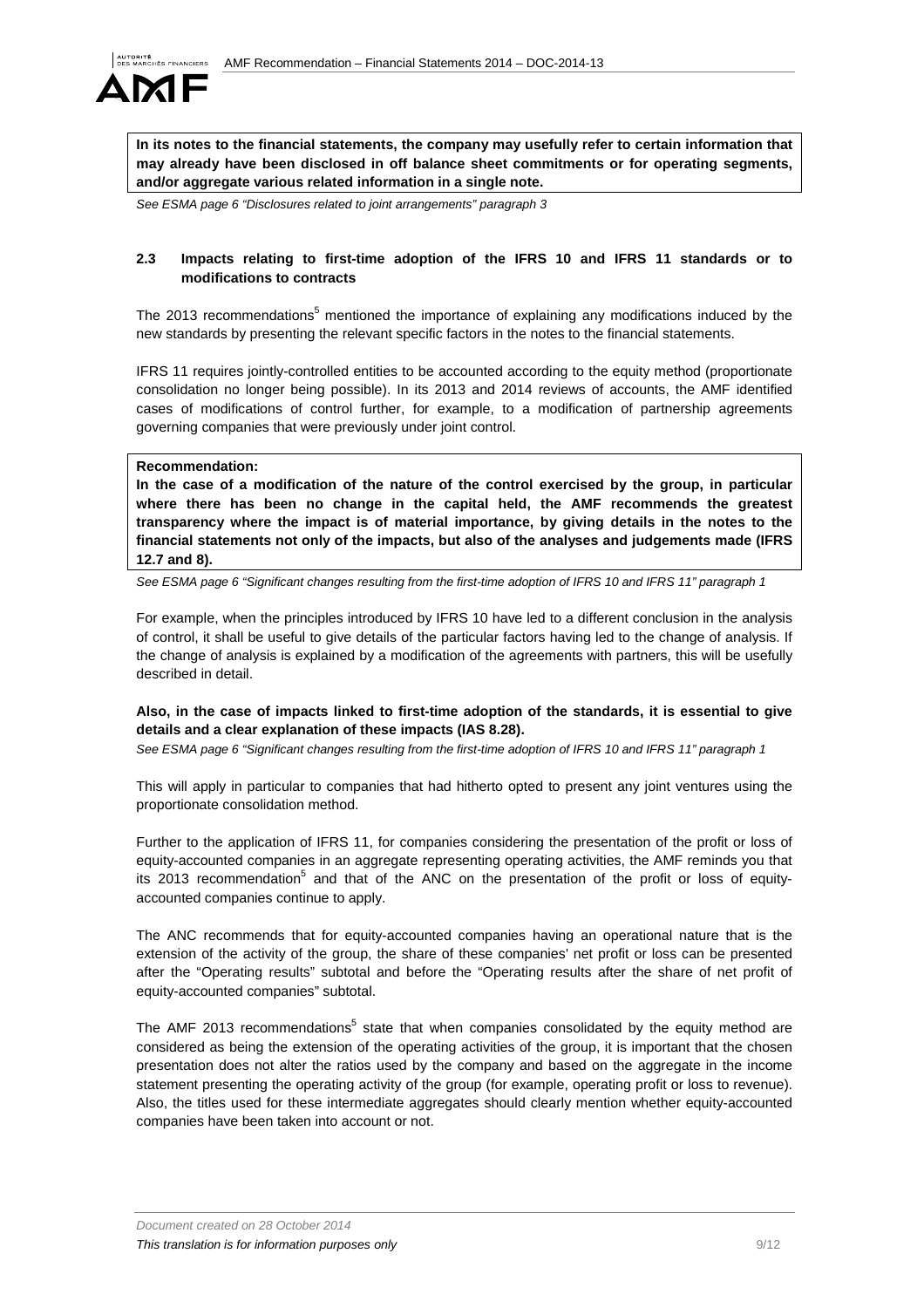

# **3. Financial instruments: classification as debt or equity**

[In recent years, the AMF has noted an increase in issues of financial instruments and in their complexity, in particular with the development of compound instruments with two components (liability and equity). A large number of questions have also been referred to the IFRS IC on the classification of financial instruments.]

# **3.1 Analysis criteria**

According to IAS 32, financial instruments or their components should be classified according to the substance of the contractual agreement (IAS 32.15). IAS 32.16 states that a financial instrument is an equity instrument only if the following two conditions are fulfilled:

- The instrument includes no contractual obligation to deliver cash or another financial asset to another entity or to exchange financial assets or financial liabilities under conditions that are potentially unfavourable,
- Where an instrument will or may be settled in the entity's own equity instruments, it includes no contractual obligation to deliver a variable number of these equity instruments if the instrument is a non-derivative or, if it is a derivative, it will be settled by an exchange, by the issuer, of a fixed amount of cash or another financial asset for a fixed number of the entity's own equity instruments.

IAS 32 proves difficult to apply in practice, due to the absence of indications as to the terms of application of the principles. Some of these application and interpretation difficulties have been highlighted by the various questions referred to the IFRS IC on these subjects in 2013 and 2014, and the IFRS IC itself has sometimes had difficulties coming to a consensus on the treatment of certain instruments (notably instruments that are redeemable or convertible if an event occurs bringing into question the viability of the issuer).

In addition to the mere existence and legal nature of the contractual arrangements, analysis of their substance is fundamental in their accounting treatment (IAS 32.15). This point has been made by the IFRS IC in its decisions, stating that assessment of the substance of a contractual clause should take account of the economic and operational reasons justifying the existence and exercise of the said clause, in relation to all its detailed features.

For these reasons, a case-by-case analysis is necessary.

#### **Recommendation:**

**It is necessary to conduct a detailed, documented analysis of the classification as debt or equity of any financial instrument that is issued, on the basis of its features and the criteria in the standard.** 

**The accounting treatment applicable to a material financial instrument that is being considered is often key to the company's decision to implement it or not. In such cases, it may be useful to enter into a multilateral exchange (company, statutory auditors, the AMF and the ACPR for financial institutions) on that accounting treatment before the financial instrument is issued on the market, when that instrument is not customary for the issuer and has innovative features.**

## **3.2 Disclosures in the notes to the financial statements**

## **Recommendation:**

**In order to enable readers to understand the impacts of any material financial instruments that are issued, great transparency is required as to the way in which these financial instruments are presented not only in the statement of financial position, but also in the income statement or cash flow and, more generally, as regards the liquidity situation of the company, notably where they are compound instruments.**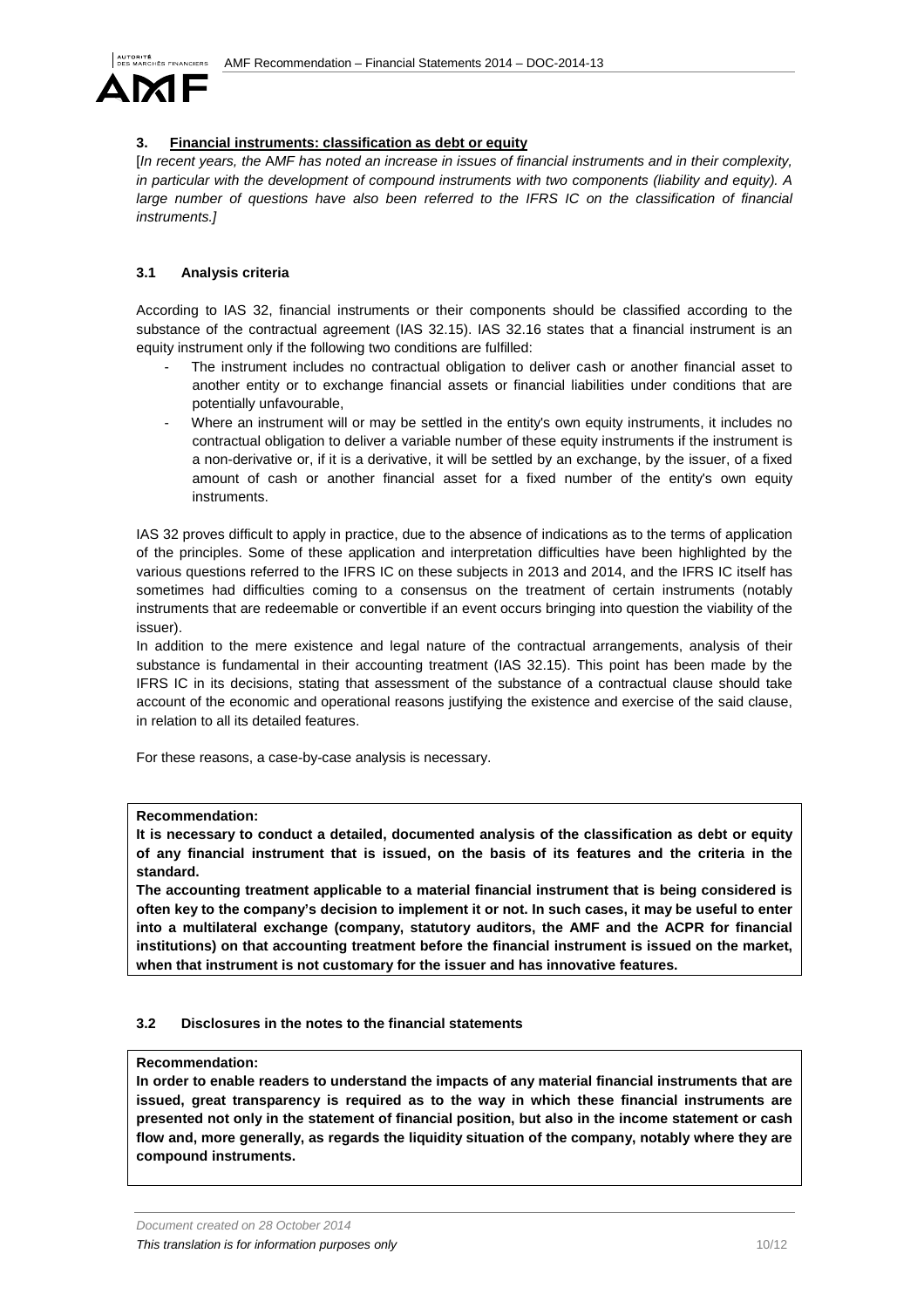

**To this effect, the AMF recommends that issuers should give details in the financial statements, regarding the accounting treatment applied to a material financial instrument and all its features (par value, interest and any step-up clauses, coupon payment terms, trigger events, key contract dates, conversion or redemption options and the related arrangements).**

IFRS 7.17 states that where an entity has issued a financial instrument that contains both a liability and an equity component, and the instrument has multiple embedded derivatives whose values are interdependent (such as a convertible debt instrument), it must disclose the existence of those embedded derivatives in the notes to the financial statements.

Pursuant to paragraphs 55, 77 and 85 of IAS 1, the company presents additional subtotals where such a presentation is useful to understand the situation and financial performance of the entity.

#### **Recommendation:**

**When a financial instrument is classified either entirely or partly as equity and the amounts are material, the AMF recommends that issuers disaggregate them, for example in separate line items in the statement of financial position (as is already done by some issuers) or in the equity variation table.** 

**In addition, a presentation disaggregating all related flows in the statement of cash flows and stating in the notes to the financial statements the amount of coupons paid to holders of instruments classified as equity (in addition to dividends on ordinary shares) is useful to allow the reader to identify these items easily.**

**Materiality shall be assessed notably on the basis of equity, financial debt and cash.** 

It has been noted that this type of presentation is used by certain companies that have material equity instruments.

 **Coupons paid on instruments accounted as equity must be deducted from the earnings taken into account to calculate earnings per share (IAS 33.12 and IAS 33.14), and this restatement must be presented in the notes to the financial statements.**

Also, in certain cases, determining the accounting classification of tax effects relating to coupon payments on these instruments that are classified entirely or partly as equity can be complex and raise questions as to classification as equity (pursuant to IAS 12.57 and 58(a)) or as profit or loss (pursuant to IAS 12.52A and B).

## **Recommendation:**

**Where the classification of tax effects relating to a financial instrument classified entirely or partly as equity requires a judgement to be made, the AMF recommends that issuers describe this judgement in the notes to the financial statements and its impacts on the financial statements, when such impacts are material.** 

#### **4. Cash flow statement**

[In its reviews of financial statements, in particular of small or medium-sized companies, the AMF has identified a certain number of inconsistencies or difficulties in cash flow statements.]

In its 2012 recommendations,<sup>2</sup> the AMF recommended that explanations should be provided on its main flows and that links should be shown with the other items in the financial statements. This recommendation remains topical for the 2014 financial statements.

#### **4.1 Transaction without an effect on cash flow - Compensation**

As indicated by IAS 7.44, many investing and financing activities do not have a direct effect on current cash flow and do not generate cash flows during the period. These transactions are therefore excluded from the statement of cash flows. For example, the acquisition of assets and posting of a debt